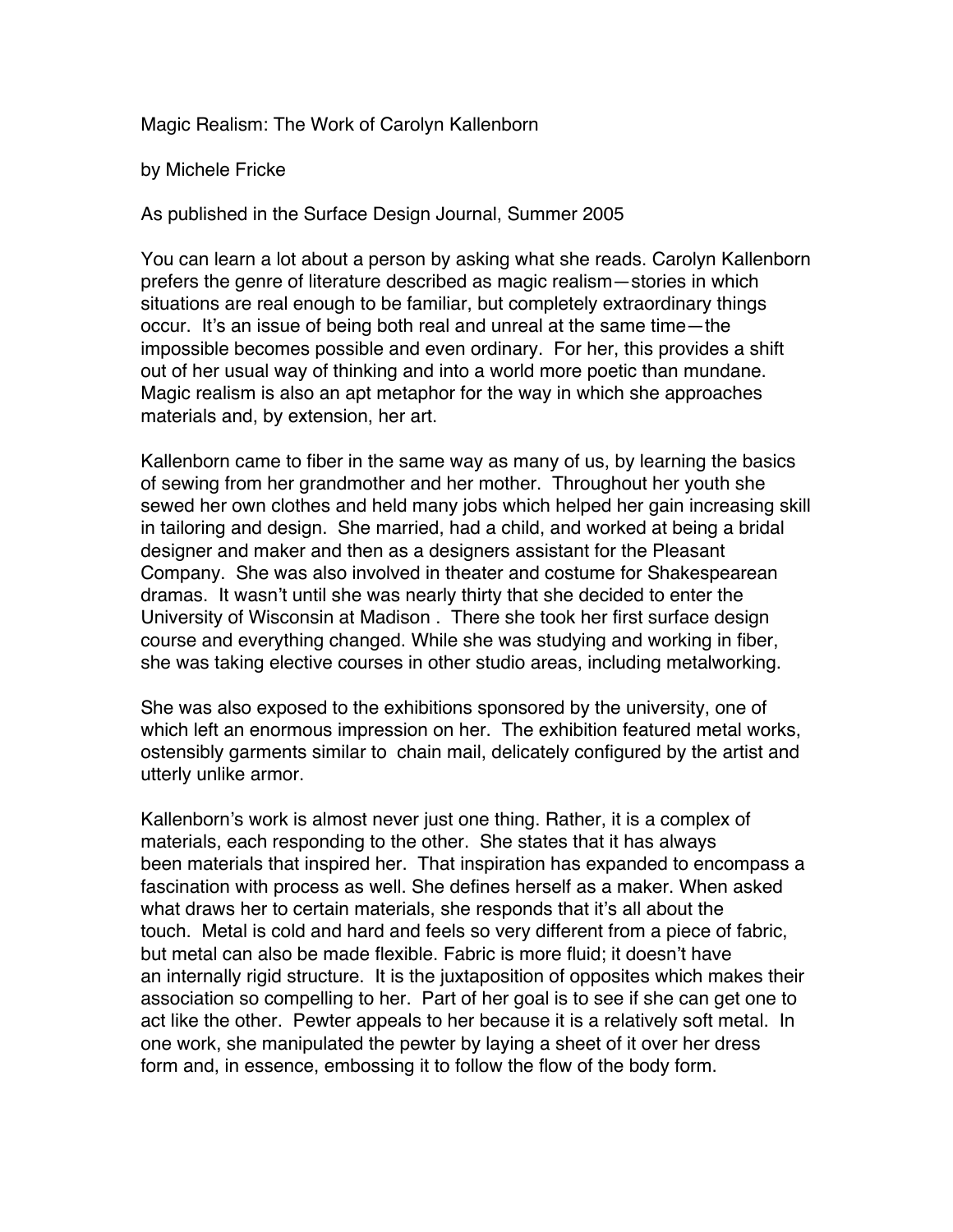She particularly enjoys working with materials when they are in a transformative state, such as when metal is extremely hot and is therefore pliable. She is drawn to those moments when one expects a material to be a certain way and, because of her actions, the material behaves outside of its characteristic or common manner.

It is worth noting here that she rarely, if ever, uses the term "fiber." She always speaks of "fabric," which strongly suggests her view of materials as a means, building components to be manipulated towards an end, and not simply a veneration of her material.

Kallenborn also expresses a fascination with "little bits of things." She delights in making and assembling her pieces out of many component parts. This works very well with metal, particularly as she is fascinated with metal objects like chain mail or cultural artifacts such as purses from the 1920s and '30s made out of something very like chain mail. "They are almost like snakes, the way the material moves and breaks over your hand, it's still heavy and weighty like metal, but it's acting just like a very fluid piece of fabric…I am drawn to that idea of individuals. Each one is able to do some particular thing but when they start working in harmony, even when each retains its own personality, they can make something that's much more complex and much more interesting."

The way a piece acts in space, reacting to air currents and random movement, is interesting to Kallenborn and therefore she almost completely rejects wall pieces. Her background as a seamstress inevitably leads her to do some work on and for the body, although she doesn't necessarily describe these works as costume. She tends, rather, to think of the body as an armature, which activates the work through movement. She believes that donning a garment is a transformative act, changing the way a person moves and movement activates the work. This is particularly important in the metal pieces, because of the potential for sound, as she wishes her work to engage as many of the senses as possible.

Kallenborn thinks of herself as a sculptor, but states that she feels she's always on the edge, caught between surface and form. If she's working a pattern on fabric or metal, she's always thinking about what it will do threedimensionally, and the same is true when she's working three-dimensionally she is considering what she must do to the surface. When asked if she could ever conceive of working with material which remained untreated, her response, is "Not without doing something to the surface. I would scratch it, burn it, take a torch to it. I'd bend it or hammer it…and maybe that's part of it you're changing the character of that material. The more it shifts from where it was, to something totally different, the more fascinating it is to me. It's like a conversation." Thus Kallenborn's work is about transformation. The